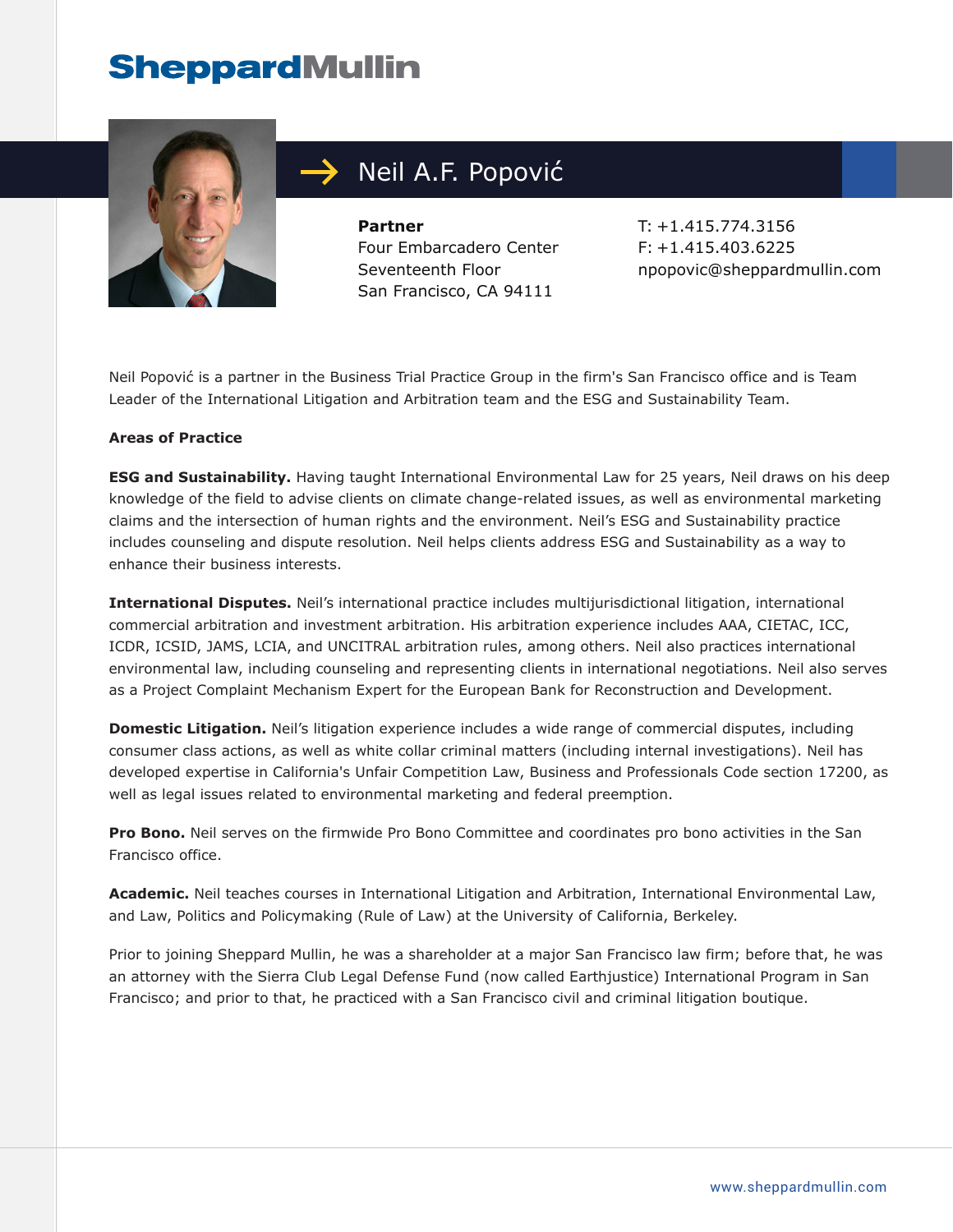#### **Honors**

Deans Emeritus Lecturer, *Berkeley Law, 2022* Recognized for Commercial Litigation, *Best Lawyer*, 2021, 2022 *The Legal 500*, Construction, 2018-2019 Northern California Super Lawyer, *Super Lawyers*, 2012-2021 Highest Possible Rating in Both legal Ability & Ethical Standards, *Martindale-Hubbell*, 2016-2018 Recipient of the Robert G. Sproul, Jr. Award, Lawyers' Committee for Civil Rights of the San Francisco Bay Area, 2015 Leading Environmental Practices Lawyer, *The Recorder*, 2012 Top 10 Pro Bono Efforts of 2012

### **Experience**

#### ESG and Sustainability

Advised multinational biotechnology company regarding corporate social responsibility issues, including human rights, environmental and labor relations.

Co-authored amicus brief in United States Supreme Court on behalf of Amnesty International, Center for Constitutional Rights, and international and foreign bar associations in *Graham v. Florida*, 560 U.S. 48 (2010), and *Miller v. Alabama*, 567 U.S. \_\_\_, 132 S. Ct. 2455 (2012), discussing relevance of international human rights and foreign law in 8th Amendment challenge to life without parole sentences for non-homicide juvenile offenders.

Obtained complete dismissal with prejudice in putative class action alleging "greenwashing" based on *Fiji Water's* use of green drop, "fijigreen.com" and "every drop is green" on labels of Fiji Water bottles, including successfully arguing appeal. *Hill v. Roll International Corp*., 195 Cal. App. 4th 1295 (2011).

Obtained voluntary dismissal of claims challenging Fiji Water's statements about carbon negativity based on future carbon credits.

Advised foreign government regarding potential investor-state arbitration claim arising out of threatened cancellation of hydropower project due to environmental concerns.

Represented green dental products company in connection with dispute over distribution and marketing of products.

Represented energy drink company in putative class action over marketing of products as "natural".

Represented women-owned B Corporation organic produce distribution business in business ownership dispute.

#### International

Represented Japanese distributor of medical products in ICC arbitration involving alleged breach of international distribution agreement with related intellectual property claims.

Represented French distributor of artificial heart pumps in ICC arbitration in dispute over multi-jurisdictional distribution agreement.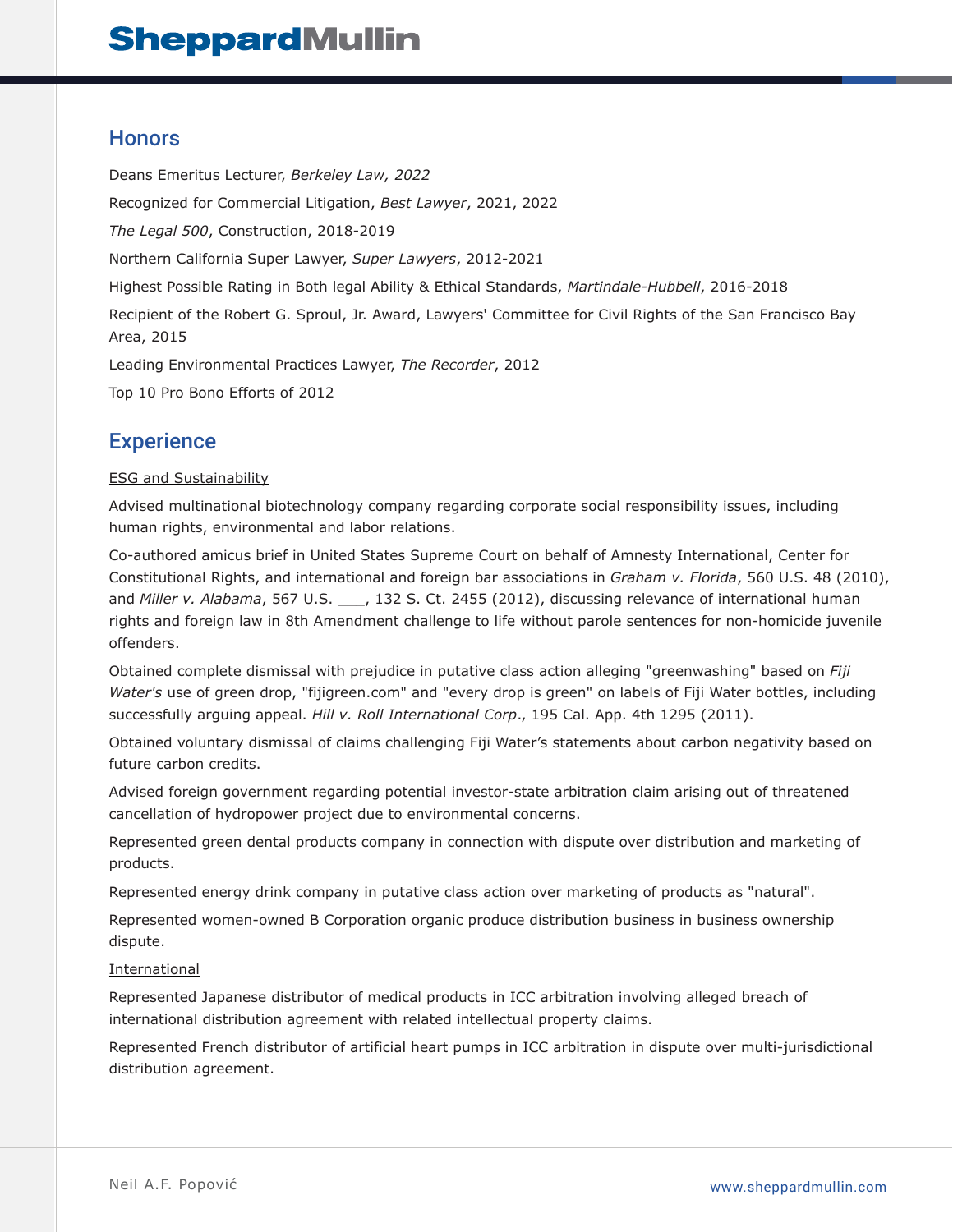Representing California publisher of art books in defense of action seeking recognition of French judgment involving use of photographic images in *catalogue raisonée* of the works of Pablo Picasso under California's Uniform Foreign-Country Money Judgments Recognition Act.

Represented Korean construction company in ICSID arbitration under Korea-Oman BIT.

Represented international medical products company in threatened international arbitration regarding distribution rights. Successfully prevented other party from initiating arbitration.

Represented Indonesian chemical company in international arbitration before London Court of International Arbitration arising out of sale of chemical manufacturing facilities.

Represented Taiwanese business owner in series of disputes arising out of sale of textile-related businesses. Includes first-chair experience in international arbitration before China International Economic and Trade Arbitration Commission (CIETAC).

Represented *Republic of Congo (Brazzaville)* in action to collect defaulted loan obligation under Foreign Sovereign Immunities Act, creating new Ninth Circuit law on scope of "commercial activity" exception to foreign sovereign immunity. *Af-Cap, Inc. v. Chevron Overseas (Congo) Ltd.,* 475 F.3d 1080 (9th Cir. 2007).

Represented *Republic of Argentina* in defending against attempt to seize Argentine presidential airplane ("Tango 01") to collect debt arising out of Argentine financial crisis. Case dismissed under Foreign Sovereign Immunities Act. *Colella v. Republic of Argentina*, 2007 WL 154204 (N.D. Cal., May 29, 2007).

Represented *Republic of Argentina* in litigation over attempts to execute judgments obtained by creditors in connection with distressed debt.

Co-authored amicus brief in United States Supreme Court on behalf of law professors in *Animal Science Products, Inc. v. Hebei Welcome Pharmaceutical Co. Ltd.,* No. 16-220 (decided June 14, 2018), regarding appropriate degree of deference U.S. courts should give to foreign government's interpretation of its own law. Court adopted "respective consideration" standard proposed in our brief.

Advised foreign government as special counsel in negotiations for free trade agreements with United States and third country.

Represented foreign employee of overseas chip manufacturer in criminal antitrust investigation involving DRAM computer chips.

Represented Russian freight forwarding company *Concern Sojuzvneshtrans* in litigation involving alleged breach of guaranty on lease of shipping containers.

#### Domestic

Represented *Seagate* in class actions challenging disclosures about computer hard drive storage capacity, including arguing leading case regarding class action settlements, *Cho v. Seagate Technology Holdings, Inc*., 177 Cal. App. 4th 734 (2009).

Obtained summary judgment (affirmed on appeal) for hospital group in putative class action alleging unfair practices in connection with rates charged to uninsured patients.

Defeated class certification, leading to dismissal of putative class action against community hospital challenging reasonableness of prices charged to uninsured patients for emergency care.

Represented *Palm Inc.,* in consumer class actions involving Palm products and services, including data security issues and alleged product defects.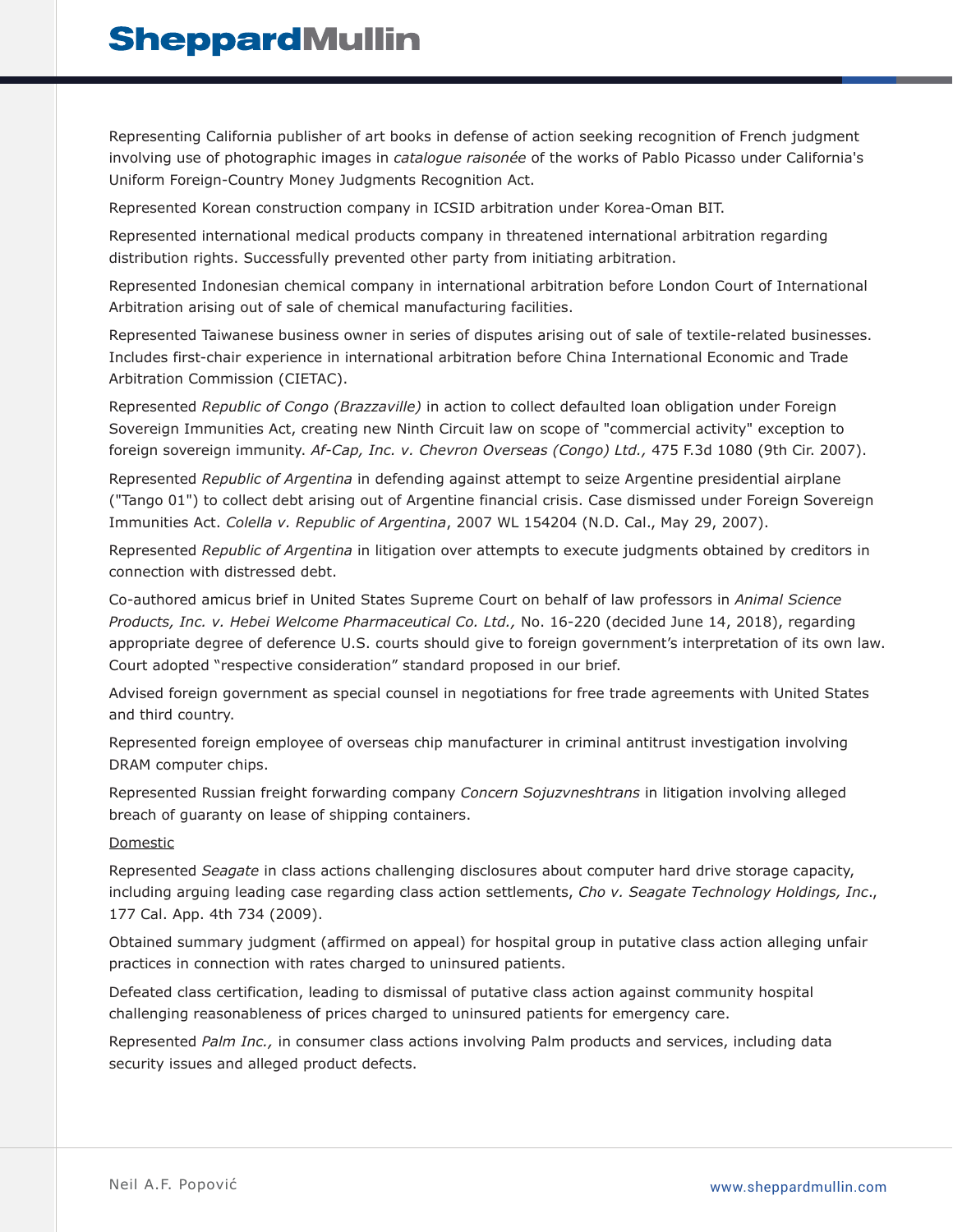Represented *McDonald's* in highly publicized, multiple class action "french fries" litigation in California, Washington, Texas, New Jersey and Illinois, involving alleged non-disclosure that fries contain beef flavoring.

Represented flash memory and computer hard drive manufacturers in consumer class actions alleging inadequate disclosure of memory storage capacity.

Successfully defended pharmaceutical manufacturer in administrative disciplinary proceedings to suspend license.

Represented major insurance brokerage firm in class action litigation challenging its disclosure of commissions and fees.

### Articles

- High Court's Foreign Discovery Question, Take 2 *Law360*, 12.21.2021
- What 9th Circ. Arbitration Case May Mean For Insurance *Law360*, 10.04.2021
- Pay attention: Discovery in international arbitration cases *Daily Journal*, 04.26.2021
- "Supreme Court May Be Asked to Decide Whether State Insurance Laws Reverse-Preempt the New York Convention," *International Arbitration Law Blog* (September 20, 2021)
- "SCOTUS Finally Agrees to Address Discovery for Use in Foreign Arbitration," *International Arbitration Law Blog (*March 22, 2021)
- "Insisting on Live, In-person Arbitration Hearings During The Pandemic," *International Arbitration Law Blog* (March 8, 2020)
- "Supreme Court Opens the Door for Non-Signatories to Enforce Arbitration Agreements, Resolving Circuit Split," *International Arbitration Law Blog* (June 9, 2020)
- "Rolls-Royce Seeks to Resolve Circuit Split on Whether District Courts Can Order Discovery For Use in Private Arbitration," *International Arbitration Law Blog* (May 22, 2020)
- "Major Arbitral Institutions Update Guidance Regarding COVID-19," *International Arbitration Law Blog* (April 28, 2020)
- "The Impact of COVID-19 on International Arbitration Hearings," *International Arbitration Law Blog* (March 20, 2020)
- "French Picasso Judgment is Abstract Expression to U.S. Law," *International Arbitration Law Blog (*September 24, 2019)
- "Privacy And Confidentiality Are Siblings, Not Twins," *International Arbitration Law Blog* (June 27, 2019)
- Can a California Court Invalidate Agreements on International Service of Process, *San Francisco Daily Journal* (June 28, 2018)
- "Pursuing and Responding to Discovery Requests Under 28 U.S.C. § 1782," *International Arbitration Law Blog* (with Shin Hahn) (March 29, 2019)
- "The Singapore Convention Allows for Recognition of Settlement Agreements Made Outside of Court or Arbitral Proceedings," *International Arbitration Law Blog (*February 9, 2019)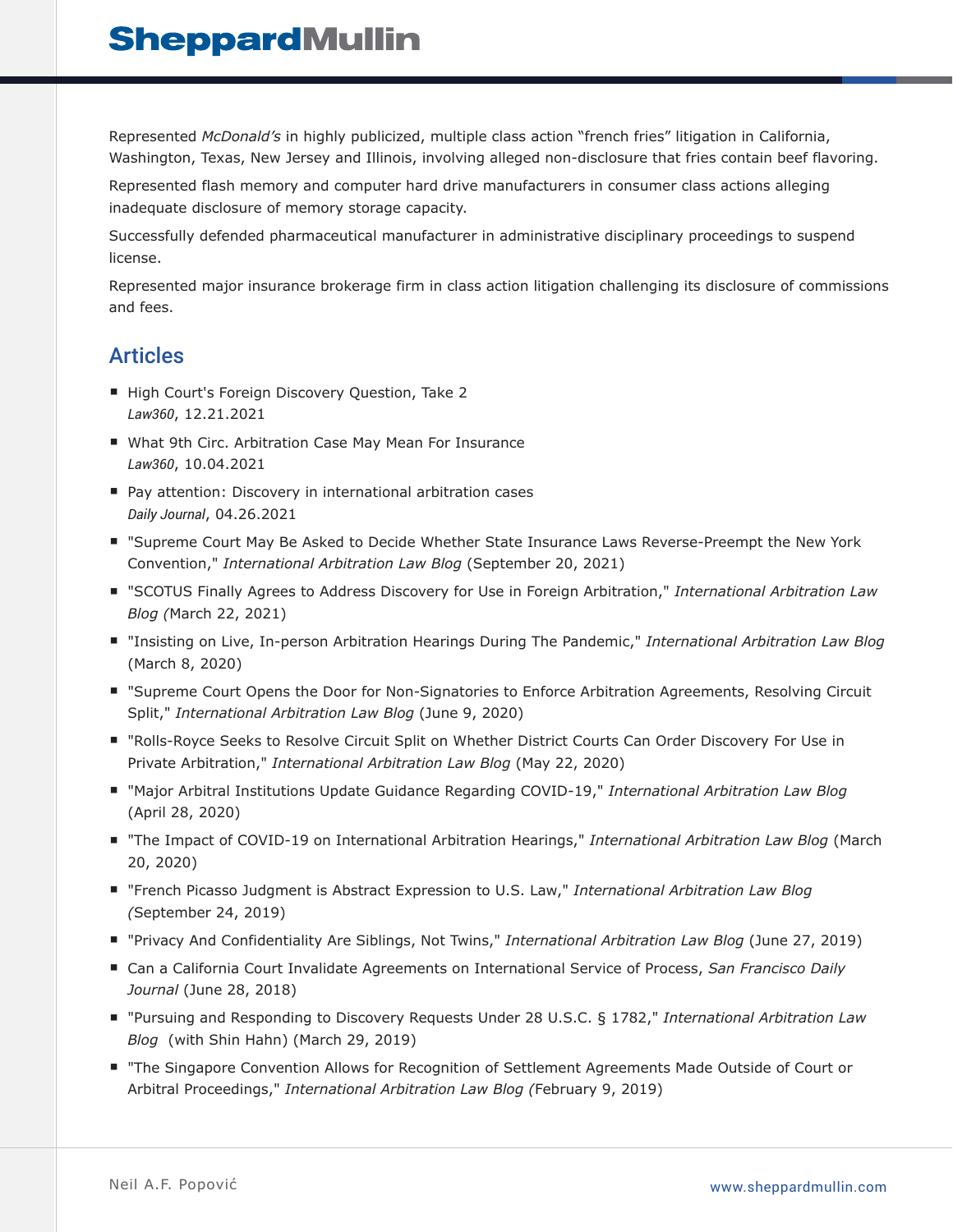- "US Law Allows Discovery for Foreign Proceedings," *International Arbitration Law Blog*, (February 8, 2019)
- "Contracts with Foreign Companies May Require a Rewrite," *Corporate and Securities Law Blog* (June 13, 2018)

■

"Justice with International Human Rights and State Constitutions." *Global Network for the Study of Human Rights and the Environment* (April 16, 2016)

- Data Loss Issues, in Cloud Computing Deskbook (*Thompson Reuters* 2013; updated 2014, 2015, 2016)
- "Sovereign Litigation in Latin America: Top Five Issues To Think of When Doing Business With a Latin American Country," *Latin American Blog* (August 18, 2014)
- "All Natural Litigation," *Food & Drink Magazine* (with Paul Seeley) (Summer 2014)
- "Corporate Liability for Human Rights Violations After Kiobel: Judge Scheindlin Opens the Door," Travaux: *Berkeley's International Law Blog* (April 25, 2014)
- "Environmental Litigation Against Corporations: Where Now?" in *Corporate Responsibility for Human Rights Impacts: New Expectations and Paradigms* (ABA 2014)
- Proposition 37 Permits "Natural" Labeling for Non-GMO Processed Food (with Peter S. Hecker & Robert J. Uram) (Sheppard Mullin, October 8, 2012)
- Hotspots and Trends in International Discovery, in *Inside the Minds: Complying with International Discovery Regulations* (Aspatore 2012)
- "The Chevron Ecuador Saga Continues as Second Circuit Overturns Anti-Enforcement Injunction," Latin *American Blog* (with Rachel Tarko Hudson) (March 12, 2012)
- "Court of Appeal Reminds Litigants That Settling With Named Plaintiff Does Not Necessarily End Putative Class Action," *Class Action Defense Strategy Blog* (with Lai Lam Yip) (January 3, 2012)
- In Pursuit of Environmental Human Rights: Commentary on the Draft Declaration of Principles on Human Rights and the Environment, in Dinah L. Shelton ed., *Human Rights and the Environment* (Edward Elgar 2011), reprinted from 27 *Columbia Human Rights Law Review* 487 (1996)
- Sometimes the System Works, *Daily Journal* (January 25, 2011)
- "U.S. Courts Order Discovery for Use Overseas in Chevron-Ecuador Disputes," reprinted in *Law360* as In Context: The Chevron-Ecuador Litigation (with Rachel Tarko Hudson) (December 17, 2010)
- "Ninth Circuit Makes CAFA Jurisdiction Stick," *Class Action Defense Strategy Blog* (April 23, 2010)
- Don't Cry (Too Much) For Us, *Transcript UC Berkeley School of Law* (Spring/Summer 2009)
- "Foreign Matters: How to obtain recognition of foreign-court judgments," *The Recorder* (May 1, 2009)
- "How a U.S. Climate Change Bill Could Lead to Trouble at the WTO," *Climate Change and Clean Technology Blog* (March 26, 2009)
- "Do you recognize this?" Domestication of Foreign-Country Money Judgments in California, *Berkeley Journal of International Law Publicist* (2009)
- Recovery Tactics Outlined for Foreign Takeover Losses, Oil and Gas Journal (with Alex Lathrop) (June 25, 2007)
- BIT Implications of Recent Government Activities in Bolivia and Venezuela, Heller Ehrman Bulletin (Summer 2000)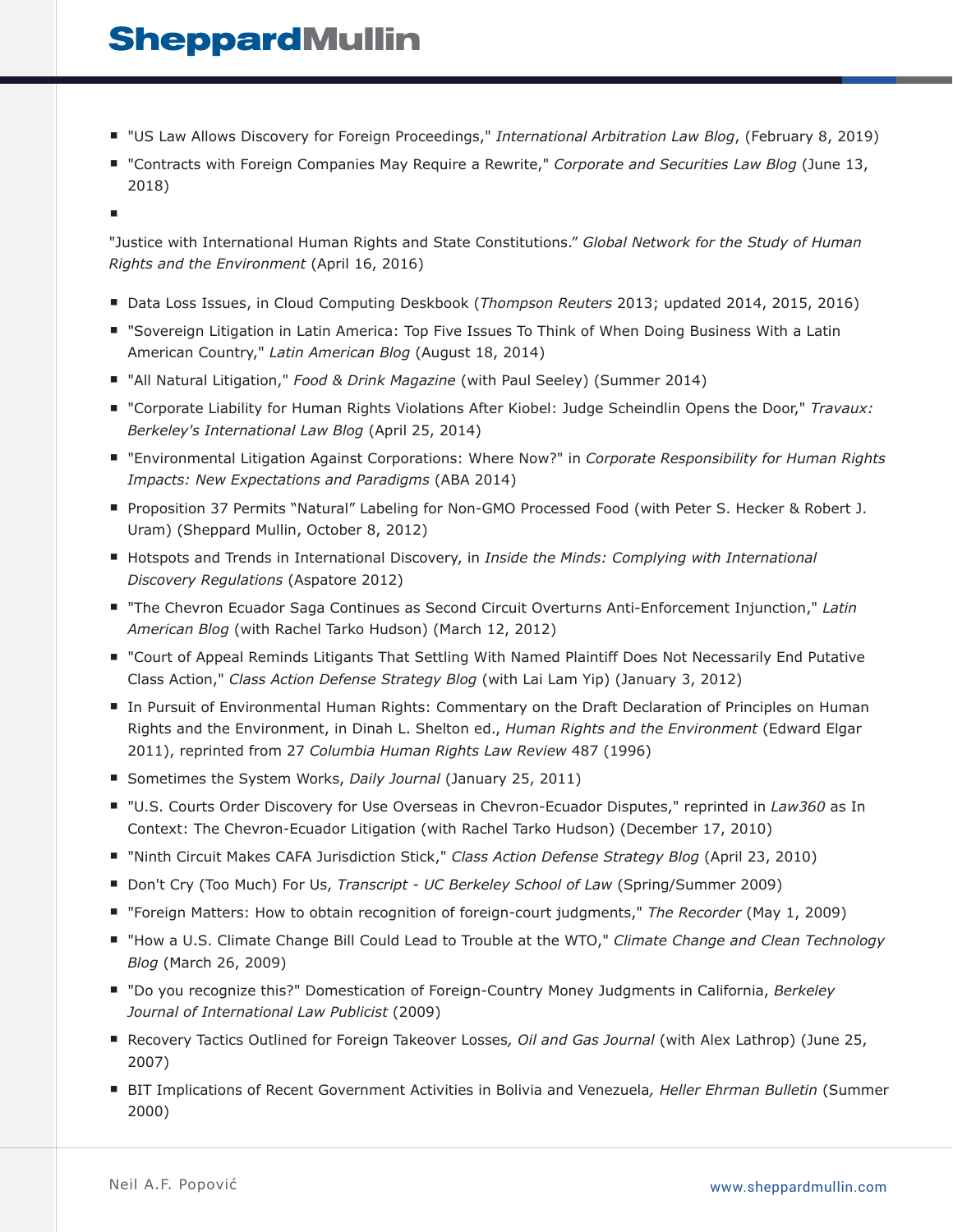- Some Thoughts on KOREA SUPPLY-Monetary Remedies Under Section 17200, Heller Ehrman Bulletin (April 15, 2003)
- Some Thoughts on Kraus and Cortez, Heller Ehrman Bulletin (Summer 2000)
- Women and the Environment, in Kelly Askin & Dorean Koenig, eds., *Women and International Human Rights Law* (Transnational Publishers 1999)
- Environmental Injustice on United States Bases in Panama: International Law and the Right to Land Free from Contamination and Explosives, 38 *Virginia Journal of International Law* 401 (1998) (with J. Martin Wagner)
- The Myth of Objectivity, in *Human Rights, Environmental Law, and the Earth Charter* (Boston Research Center for the 21st Century 1998)
- CCRI's Hidden Conflict: Prop. 209 Would Violate Human Rights Treaties Recently Ratified by the U.S. Senate, *The Recorder* (October 9, 1996)
- Environmental Racism in the United States and the Convention on the Elimination of Racial Discrimination, 14 *Netherlands Quarterly of Human Rights* 277 (1996)
- In Pursuit of Environmental Human Rights: Commentary on the Draft Declaration of Principles on Human Rights and the Environment, 27 *Columbia Human Rights Law Review* 487 (1996)
- Pursuing Environmental Justice With International Human Rights and State Constitutions, 15 *Stanford Environmental Law Journal* 338 (1996)
- U.N. Special Rapporteur on Toxic Dumping, 8:1 *International Toxics Investigator* 9 (1996)
- Humanitarian Law, Protection of the Environment and Human Rights, 8 *Georgetown International Environmental Law Review* 67 (1995)
- The Game of the Name, Ms. Magazine (November-December 1994)
- Lawmaking in the United Nations: The UN Study on Human Rights and Environment, 3 *Review of European Community and International Environmental Law* 197 (1994) (with Adriana Fabra Aguilar)
- Sex, Violence & Rock `n' Roll: The First Amendment at the Close of the Millennium, *St. Hieronymus Press* (1994) (with David Lance Goines)
- Using Environmental Law for Effective Environmental Management—Hungary, *Sierra Club Legal Defense Fund/Environmental Management and Law Association* (1994) (editor)
- The Right to Participate in Decisions that Affect the Environment, 10 *Pace Environmental Law Review* 683 (1993)
- Comment, A Human Rights Approach to the Labor Rights of Undocumented Workers, 74 *California Law Review* 1715 (1986) (published under former name Neil A. Friedman)

#### Media Mentions

Cultural Fluency *Daily Journal*, 08.24.2018

Legislature Allows International Arbitration in State *Daily Journal*, 07.18.2018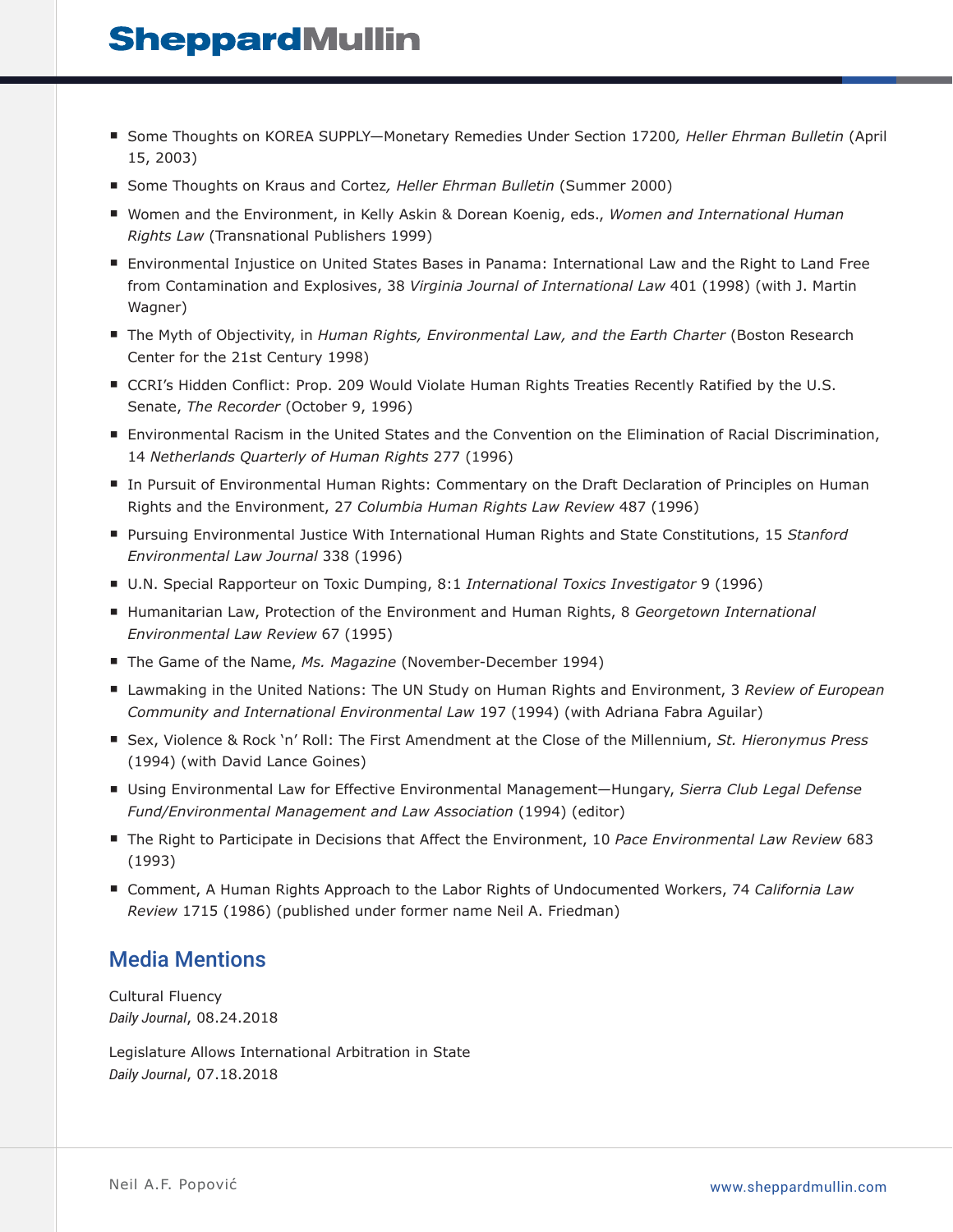Seagate Hard Drive Consumers Denied Class Cert. *Law360*, 07.06.2018

Calif. Looks To Make Itself An Arbitral Hub With New Law *Law360*, 07.05.2018

Samsung, Oman Reach Deal On Refinery Bidding Row *Law 360*, 01.22.2018

U.S. judge dismisses lawsuit over Buffett's See's 'kosher' chocolate *Reuters*, 08.04.2017

Q&A With Sheppard Mullin's Neil Popovic *Law360*, 05.25.2016

Neil A.F. Popovic Receives the 2015 Robert G Sproul Jr Award from the Lawyers' Committee for Civil Rights 2015

### Speaking Engagements

Speaker, "Environmental Green Claims and Sustainability, Current Trends Beyond the Beltway," Sixth Food Law Conference (CLE International), March 11, 2022

Speaker, "Climate Justice & Vulnerable Populations," Human Rights Advocates, October 28, 2021

Presenter, "Parallel Proceedings In International Arbitration: How To Avoid Or Mitigate The Undesirable Effects, " New York State Bar Association Webinar, June 22, 2020

Panelist, "Why California?" Dispute Resolution Law Journal Symposium at Pepperdine University, Malibu, CA, February 27, 2020

Panelist, "International Commercial Arbitration Panel," International Arbitration Association at Berkeley Law, Berkeley, CA, April 18, 2017

Presenter, "Avoiding Ethical Pitfalls in Pro Bono Representation," Pro Bono and Community Service Committee of the Barristers Club, San Francisco, CA, January 26, 2017

Presenter, "The Unreasonable Consumer, or When Can a Court Determine as a Matter of Law that a Food Label is Not Misleading?" May 11, 2016

Moderator, McGeorge School of Law Investment Treaty Dispute Settlement Symposium "What and Who Really Decide Who Decides and How It's Decided?," February 19, 2016

Presenter, "ICSID Arbitration," November 20, 2015

Presenter, "Accountability and Sustainability: Views from Practice on Regional and Global Environmental and Social Performance Standards," November 3, 2015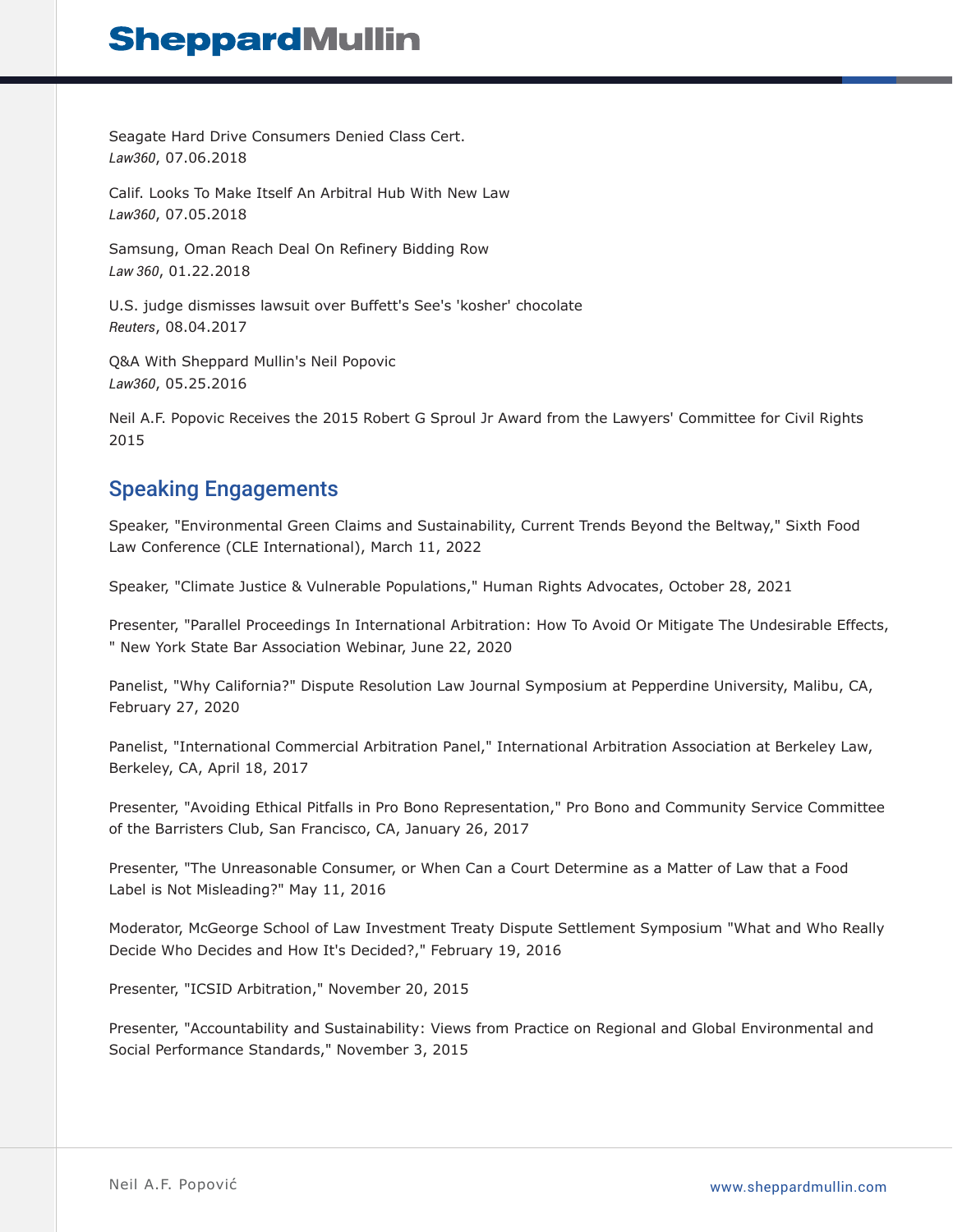"How Can International Environmental Law Reduce Disaster Risk?" Stanford Law School, May 21, 2015

"The Role of International Courts?" Berkeley Law, April 6, 2015

"Litigating the Argentine Debt Crisis," Santa Clara Law School, February 26, 2015

Effective Advocacy in International Arbitration, "Initiation of Arbitration, Emergency Relief and Interim Measures," UC Berkeley School of Law, February 20, 2015

ACI's Summit on Food & Beverage Marketing and Advertising, "State vs. Federal Rights as to Food Claims – The State of Preemption in Food Marketing and Advertising Compliance," July 30, 2014

"International Arbitration and Domestic Priorities: How Do They Coexist?" UC Berkeley School of Law, June 6, 2014

Current Trends in International Arbitration, "International Arbitration in California: California-Specific Issues and Travels," San Francisco, September 6, 2013

New Dimensions in International Dispute Resolution, "Discovery in International Arbitration Proceedings," Milan, Italy, December 13, 2012

"Dispute Resolution with Non-US Companies: Is International Arbitration the Answer?" SMRH Del Mar, November 15, 2012

University of Pennsylvania Journal of International Law Symposium, "Recognition in a Corrupt World," November 2, 2012

"Boalt at the Vanguard: Evolving Legal Education," September 22, 2012

Riesenfeld Symposium at Berkeley Law, "Lessons from Latin America: Case Studies in Enforcement of Foreign Judgments," March 13, 2012

A3: A Conference on Climate Justice at UC Irvine Law School, "Climate Change Litigation: One Pathway to Past & Future Relief for Climate Change Victims," April 1, 2011

ABA Section of Dispute Resolution, 9th Annual Advanced Mediation and Advocacy Skills Institute, "Negotiating in the Caucus Stage of Mediation," Nov. 4, 2011

The Environmental Law Conference at Yosemite, "Green Pitch or Green Wash -- What's Legal in Green Advertising?" Oct. 22, 2011

"H*uman Rights, Environment & Community: A Workshop:* Presentation by *Neil A.F. Popović*," 7 Buffalo Environmental Law Journal 239 (1999-2000)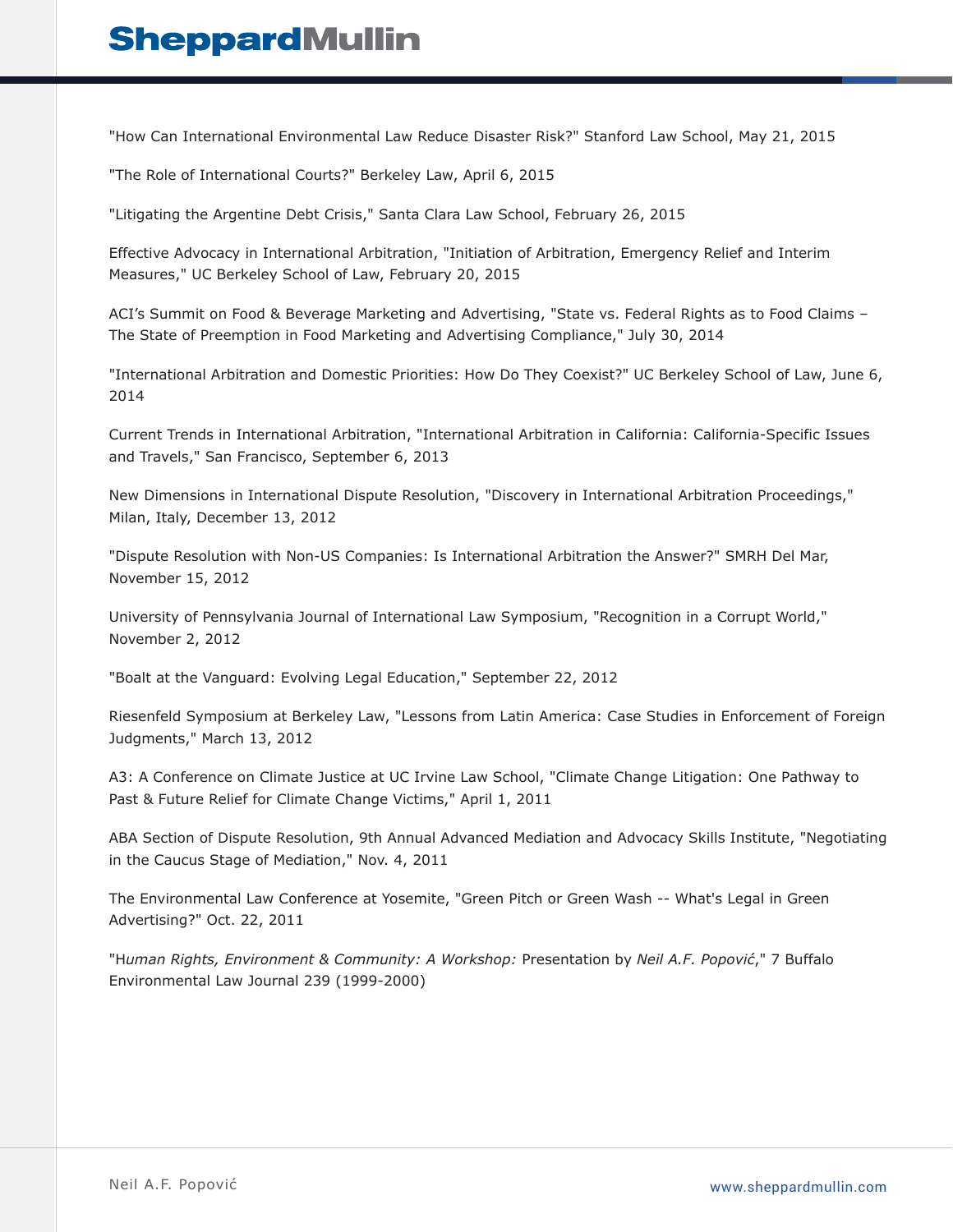### Events

6th Annual Food Law Conference Current Trends & Perspectives Beyond the Beltway Virtual, 03.11.2022

Commercial Leasing RoundUp - 7th Annual Women in Leasing Law (Virtual) Symposium California Lawyers Association Webinar, 06/01, 06/08, 06/10

Remote Arbitration Hearings – A View from the Trenches Webinar, 10.06.2020

Early and Efficient Resolution of International Commercial Disputes: the New Rules of the German Arbitration Institute (DIS) Sheppard Mullin San Francisco, 06.12.2019

2016 International Arbitration Series The Value of a Multi-cultural Approach in Resolving International Disputes Through Arbitration Summer 2016

Accountability and Sustainability: Views from Practice on Regional and Global Environmental and Social Performance Standards 11.03.2015

## **Memberships**

Advisor to the Executive Committee, International Law Section, State Bar of California American Health Lawyers Association American Society of International Law Board of Directors, EarthRights International (1999-2013) Board of Directors, Center for Youth Development Through Law Advisory Board, Center for Law, Energy and the Environment Board of Directors, Bar Association of San Francisco's Justice & Diversity Center, successor to the Volunteer Legal Services Program International Law Association (American Branch) Northern California International Arbitration Club

## Podcasts & Webinars

Remote Arbitration Hearings – A View from the Trenches 10.06.2020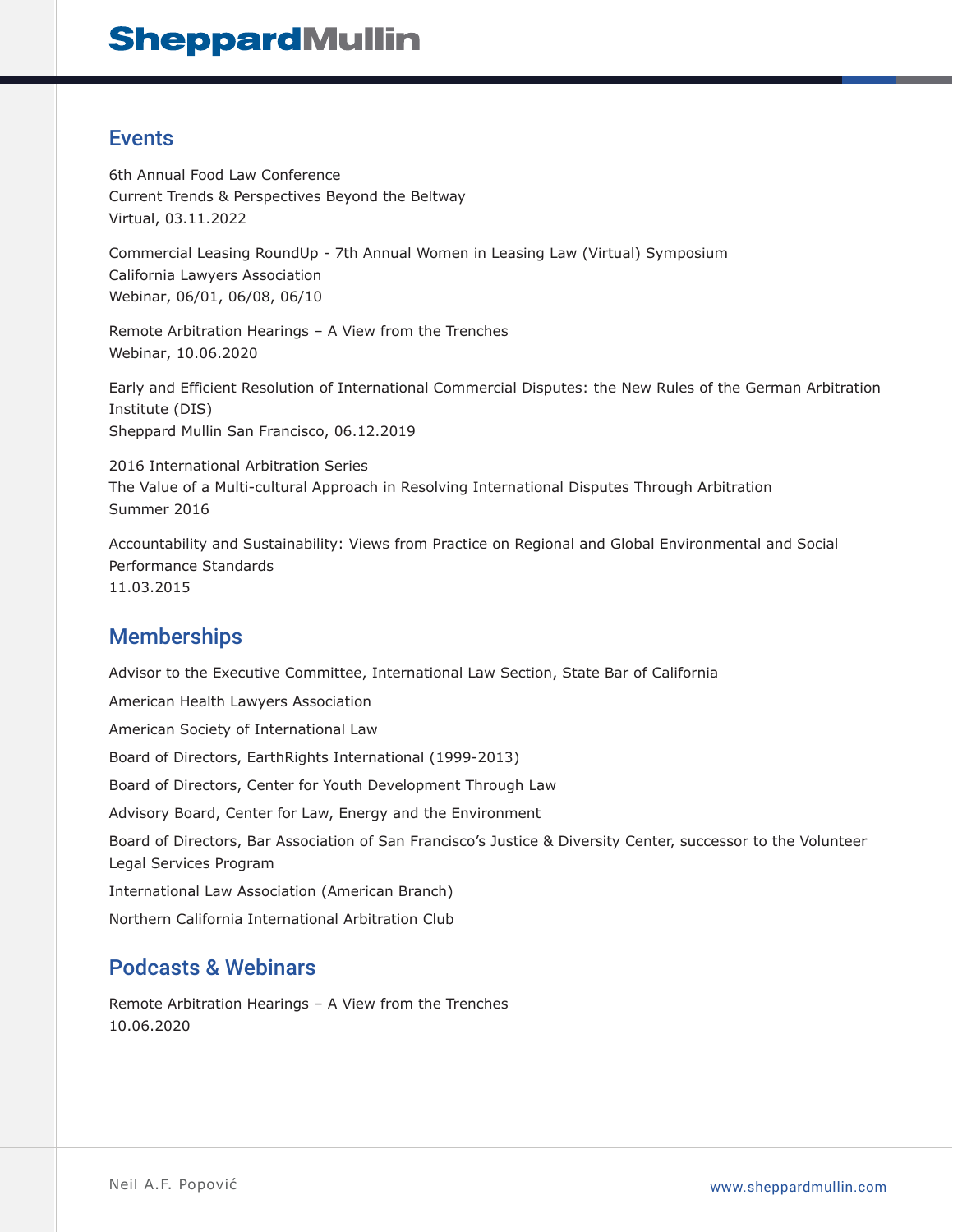Nota Bene Episode 57: Understanding International Enforcement of Judgments with Neil Popovic 11.06.2019

#### **Practices**

Litigation Alternative Dispute Resolution Appellate Class Action Defense International Reach International Arbitration International Trade and Investment South Asia Environmental White Collar Defense and Corporate Investigations Healthcare Construction Appellate ESG and Sustainability International Arbitration

#### **Industries**

| <b>ESG and Sustainability</b> |
|-------------------------------|
| Food and Beverage             |
| Healthcare                    |
| Sports                        |

## **Education**

J.D., University of California, Berkeley, 1987, Note and Comment Editor, *California Law Review*

M.A., Tufts University, The Fletcher School of Law and Diplomacy, 1992, Ford Foundation Fellow in Public International Law

Academy of European Law, Summer Session 1995

A.B., University of California, Berkeley, 1983